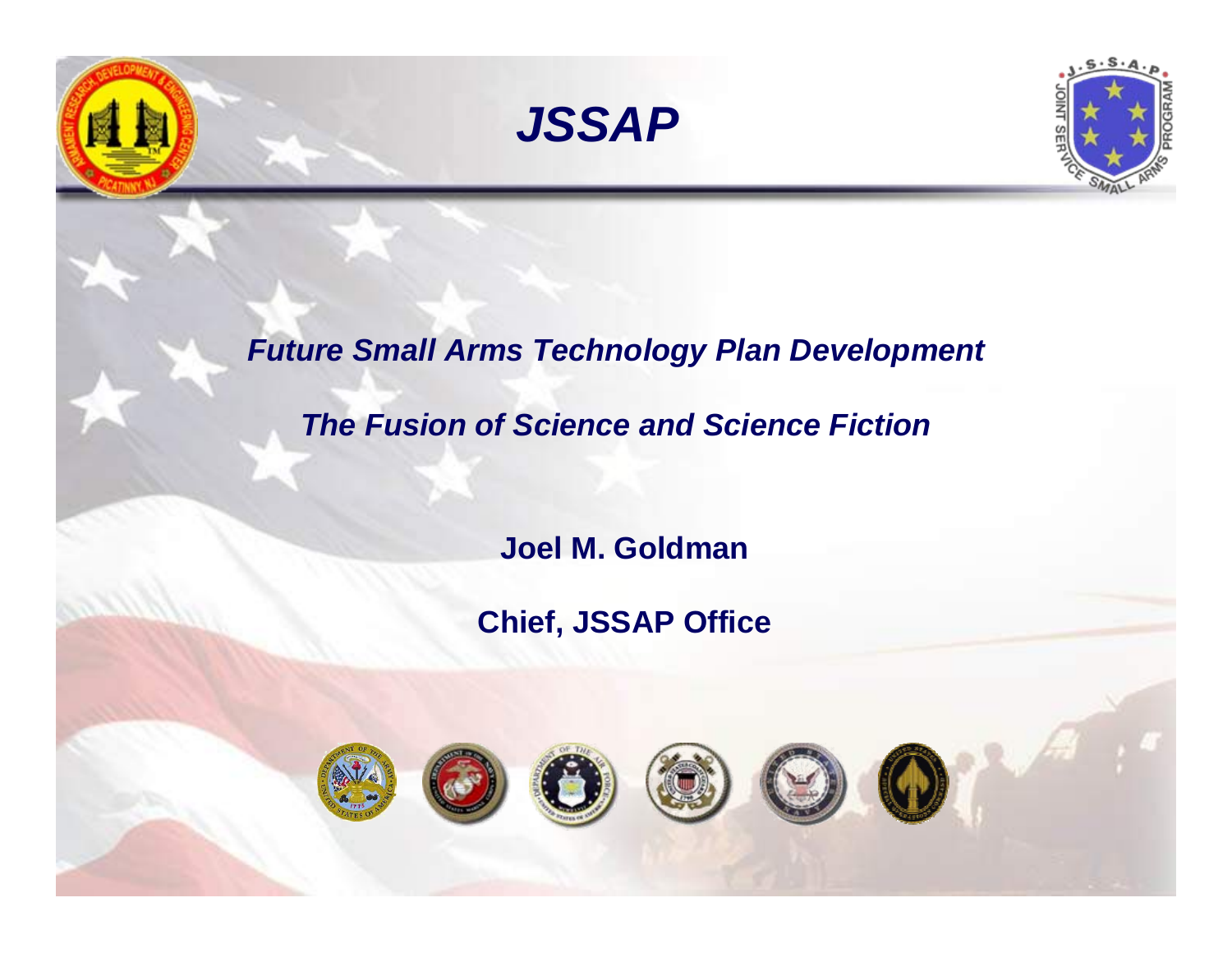

*JSSAP's Future Small Arms Technology Plan The Fusion of Science and Science Fiction*



*Briefing Outline*

**Purpose Futures I: The Science Fiction Writers Futures II: The Scientists, Engineers and Military Follow-on Activities: Plan Development**

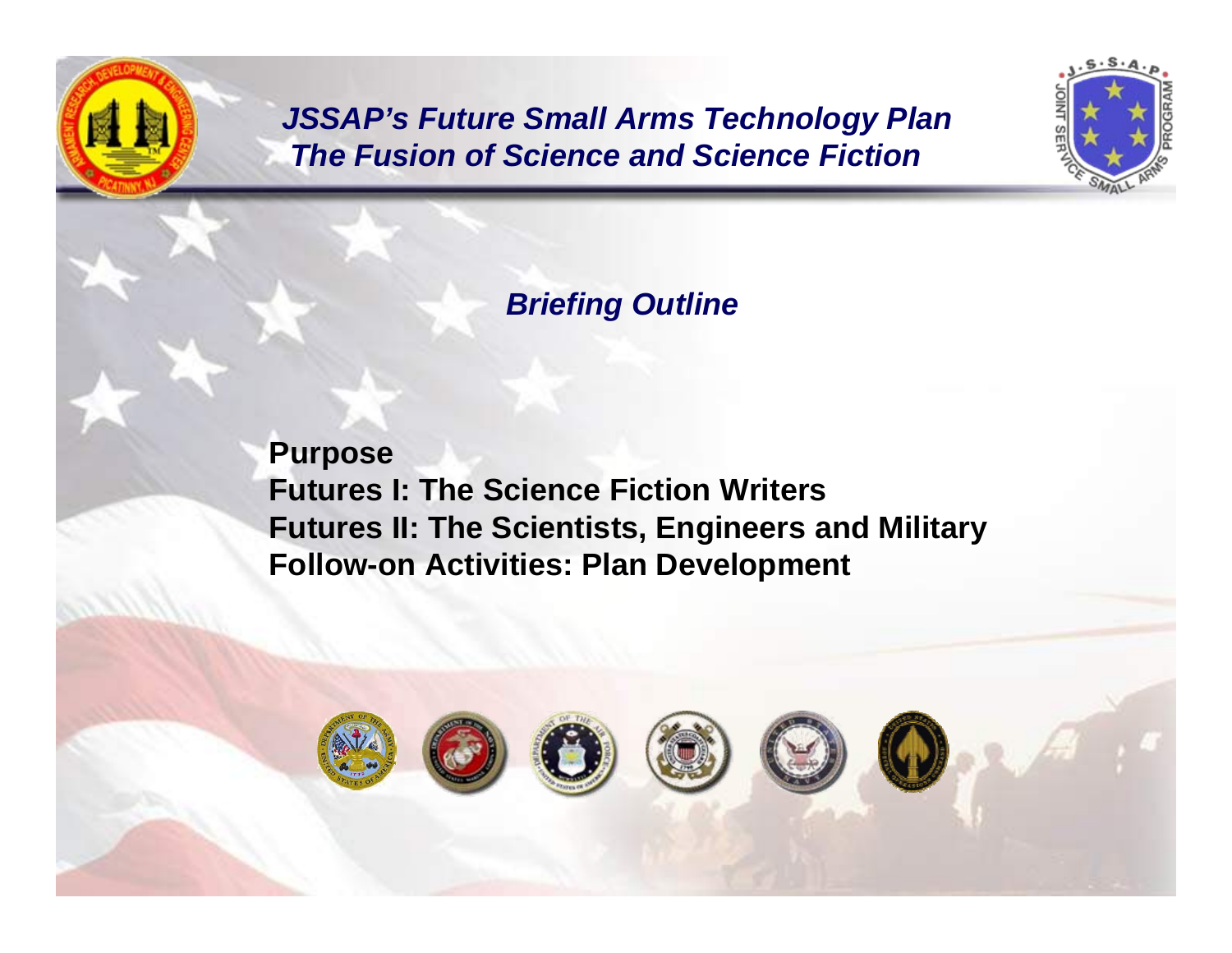

*JSSAP's Future Small Arms Technology Plan The Fusion of Science and Science Fiction*



*Purpose*

### Develop the Foundations of aMid-Far Term Technology Investment Strategy forThe Joint Service Small Arms Program

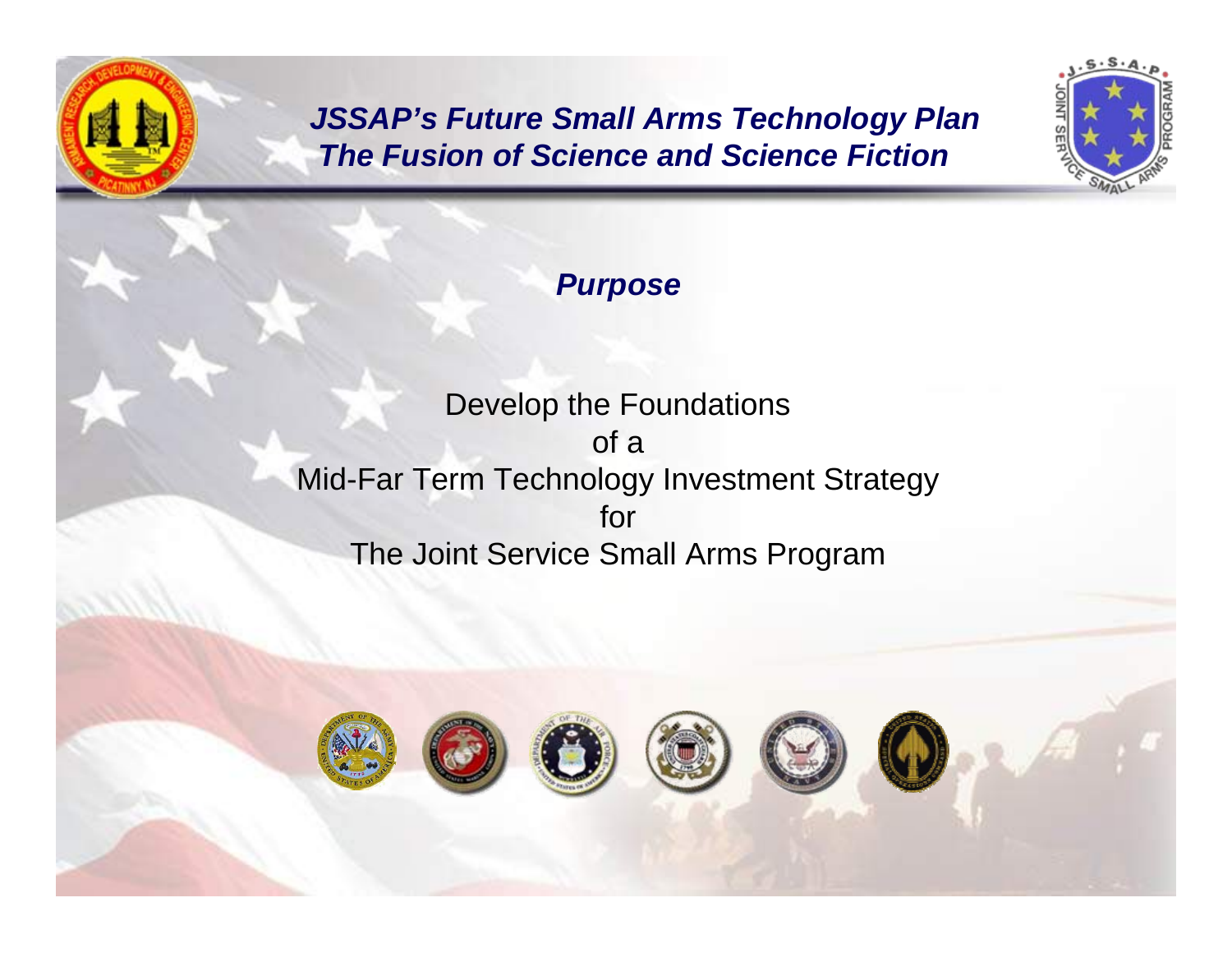

Who: Principally Science Fiction Writers

When: 11-12 March 2008

What: Broad-based Concepts Identified and Assessed

- Positives
- Negatives
- Enhancements
- Potential

The Generation of Concepts That Will Lead to Creation of a Warfighter Capable of Overwhelmingly Defeating the Enemy Combatant of the Future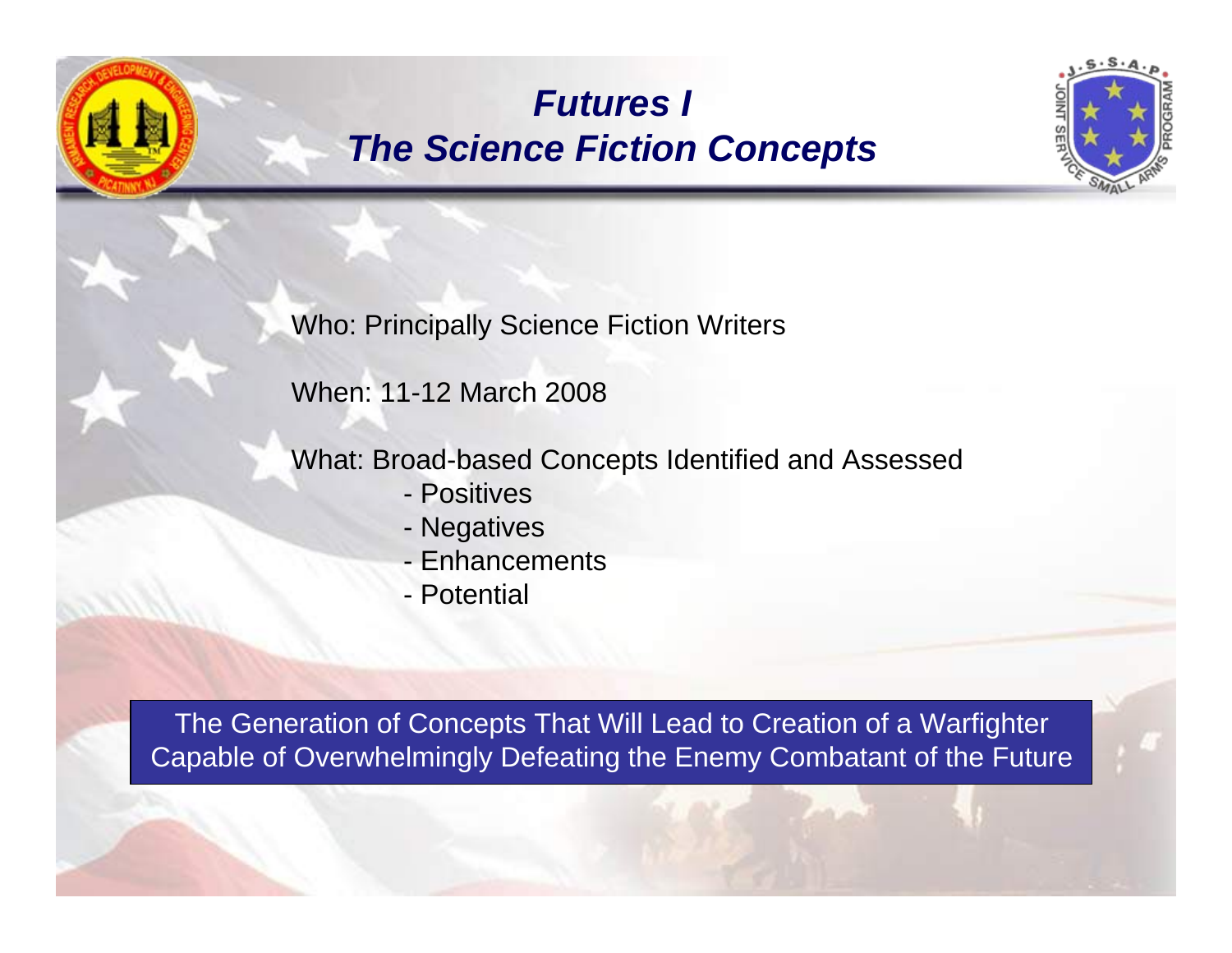





*The Science Fiction Writers*

**Charles Gannon**

**S. M. Stirling**

**Will McCarthy**

**Kathleen Goonan**

**Jeffery Carver**

**Arlan Andrews**

**Matt Armstrong**

**John Hemry**

**Michael Swanwick**





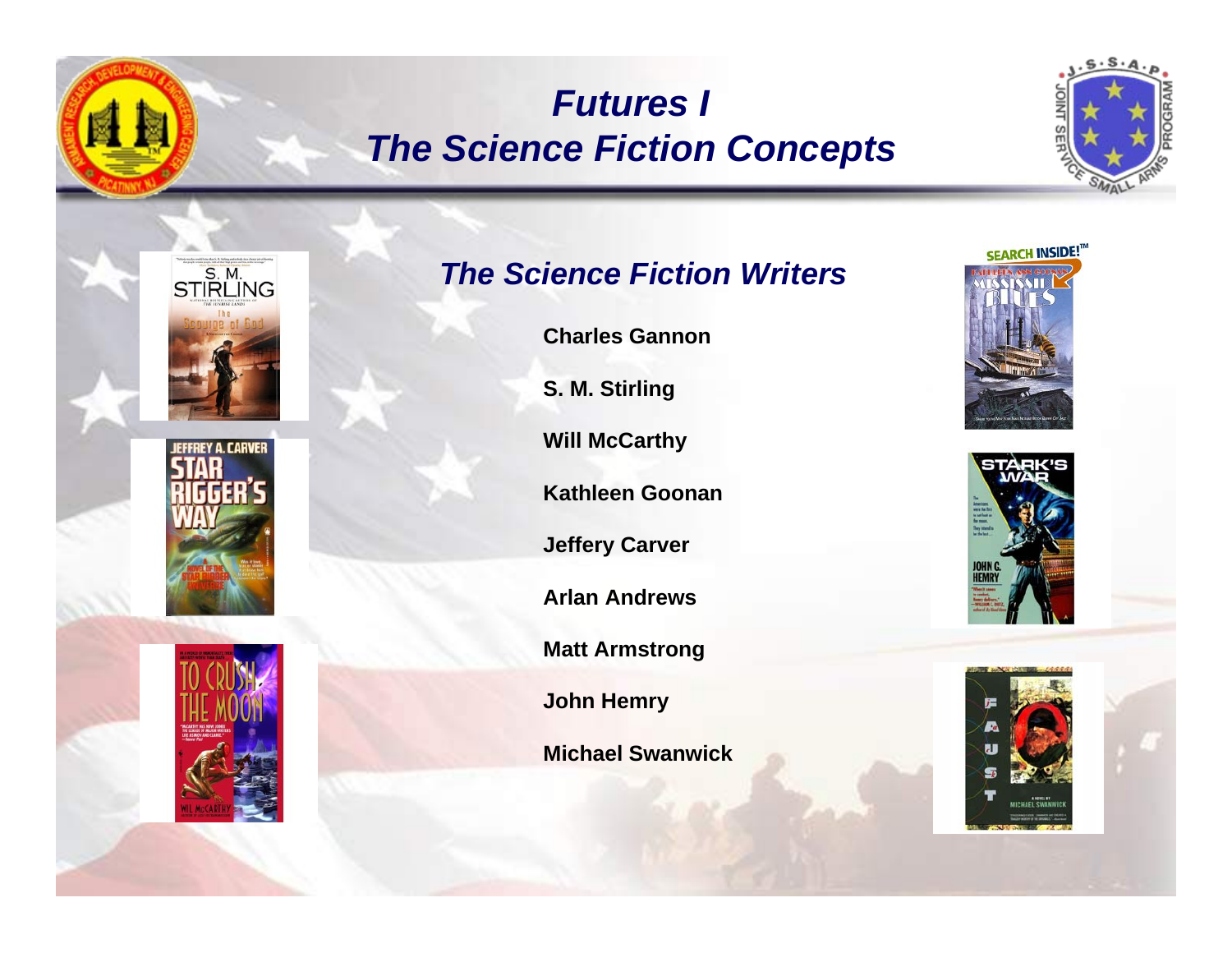



The Generation of Concepts That Will Lead to Creation of a Warfighter Capable of Overwhelmingly Defeating the Enemy Combatant of the Future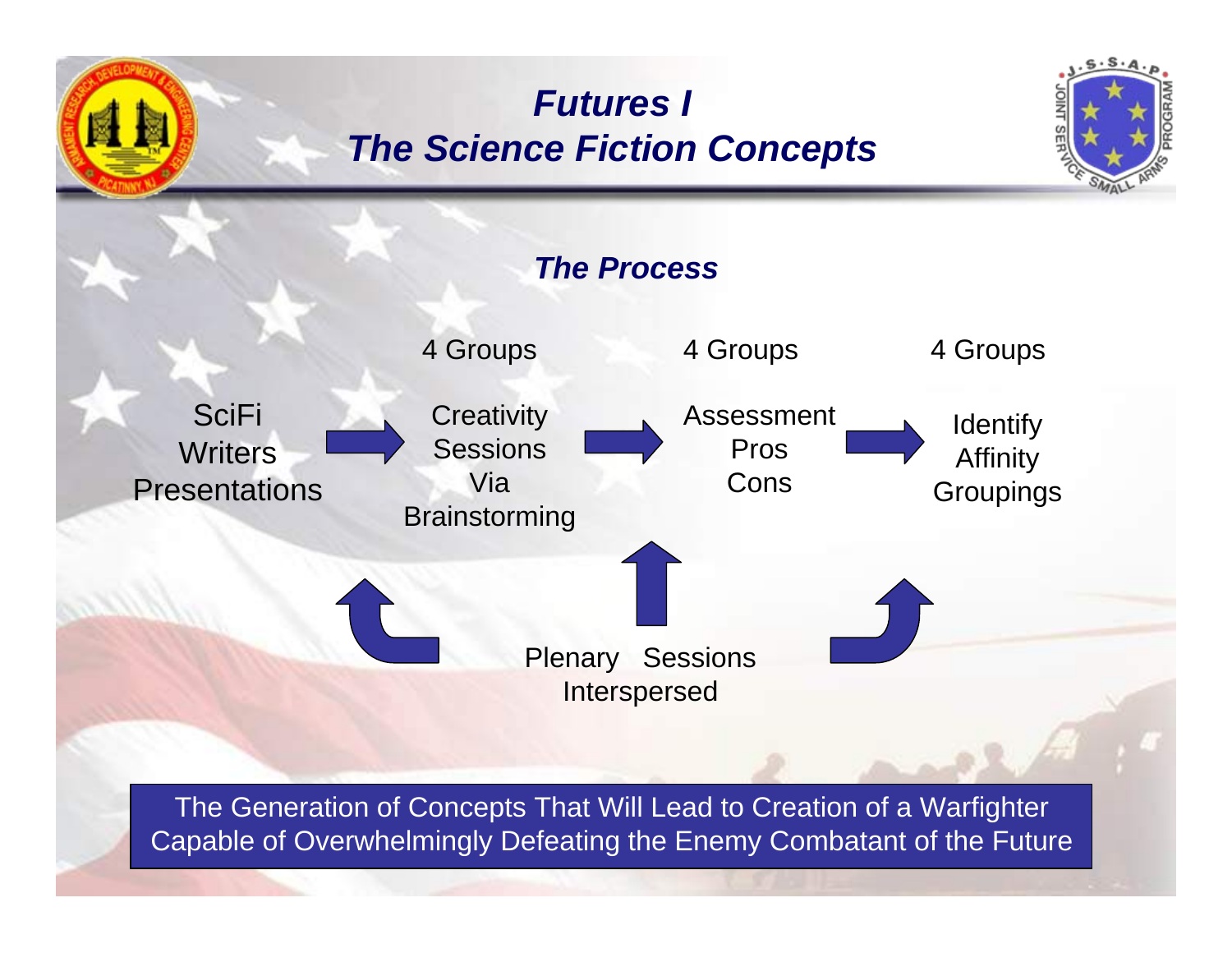# *Sampling of Concepts*



**Robotic Dog ("Snoopy")**

**Persian Donkey**

**G-D-H (Girlfriend – Dog – Hawk)**

**Understand Motivation of Enemy**

**Smart Dog Tag**

**Psychic Potential**

**"Mouse"/CameraOdorsSheddable ExoskeletonArtificial Muscles Prosthetics as Fighting Aids Brain Plasticity Zero Point Energy Antimatter Kamikaze UAV BombersPanic Generator Explosive Suppressor Stealth via No EmissionsClimate Change Nutraceuticals Holographic Deception Personal Strap-on Jets**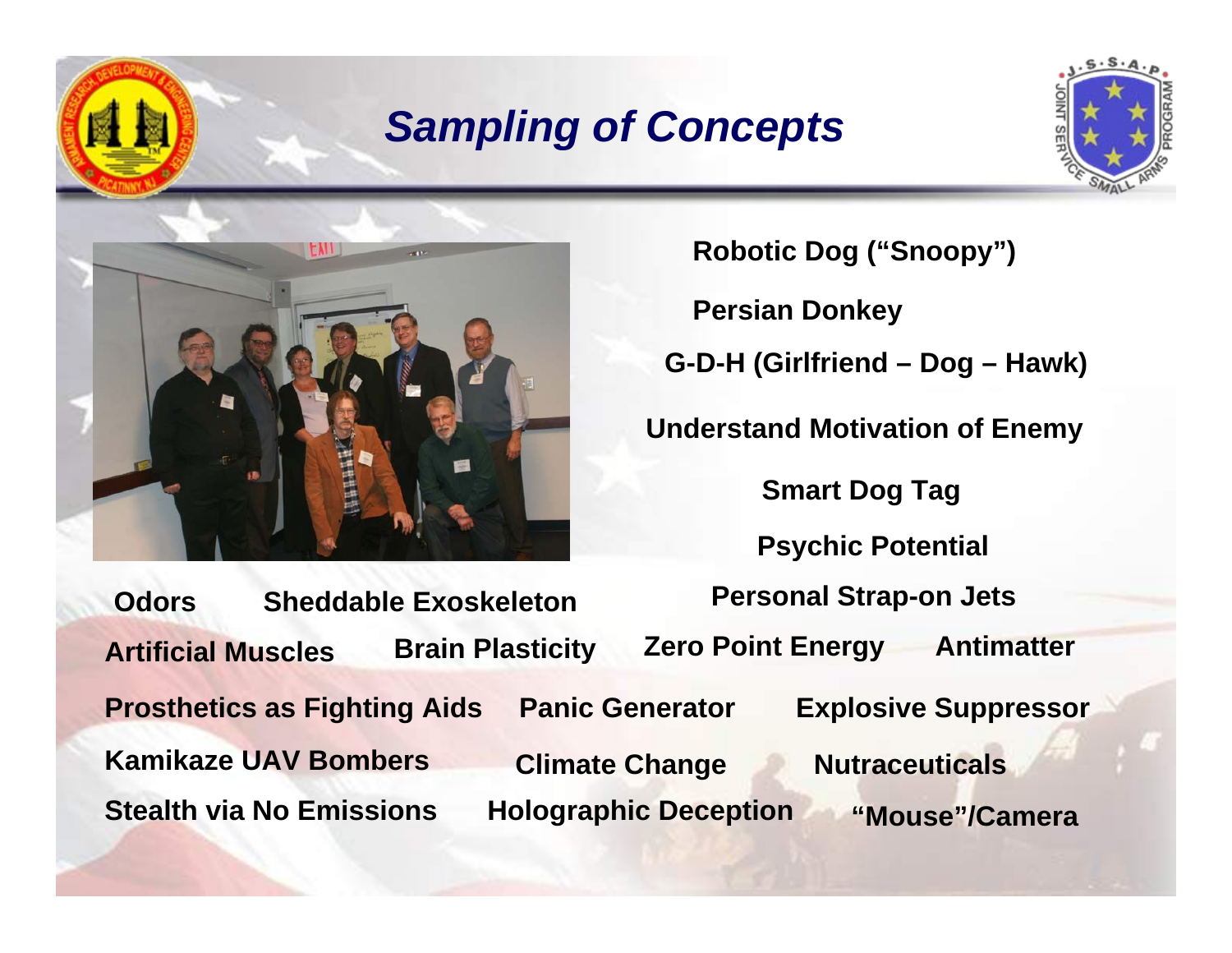

*Affinity Groupings*

**Intelligence Gathering** – 10 Concepts

**Human Factors** – 18 Concepts

**Increased Firepower** – 18 Concepts

**Increased Survivability** – 5 Concepts

**Increased Battlefield Impact** – 23 Concepts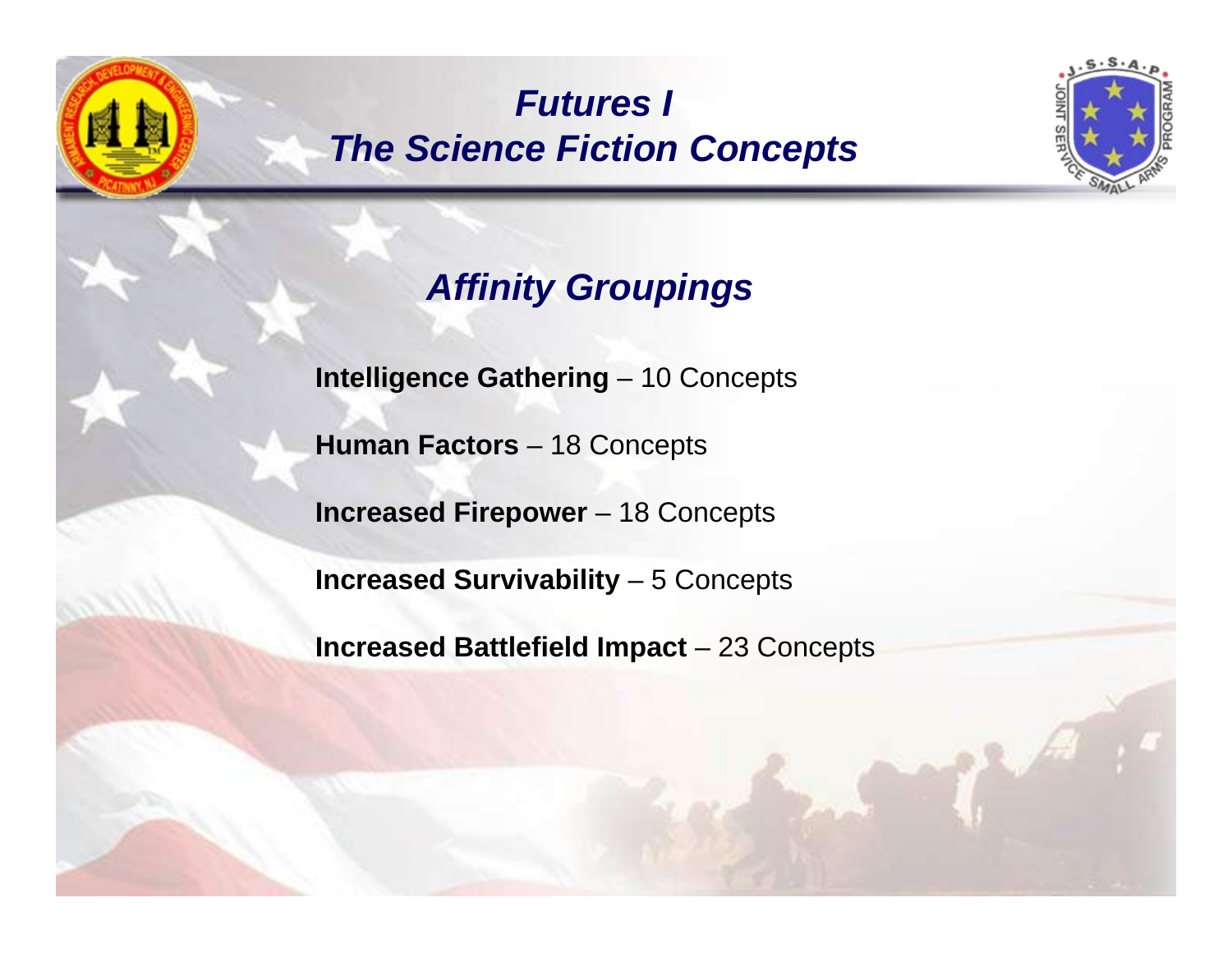## *Futures I Example Concepts*



#### **Understand motivation of enemy**

MOUT/counter-insurgent operations where an enemy is not in uniform. **Pros:** Interpret actions as being friendly/hostile. Predictability, Diffuse confrontations, Empowering the warfighter **Cons:** Requires training, Leaves the decision in warfighters hands

#### **Human Factors**

#### **Artificial muscles**

For large muscle control and fine muscle control. May enable microsurgery on the battlefield **Pros:** Provides superhuman strength, reduces fatigue **Cons:** Unintended consequences

#### **Intelligence Gathering Increased Survivability**

#### **Odors**

Demographic/friendly force specific products **Pros:** Differentiates, allows IFF **Cons:** One aspect of info (not 100% reliable) May be easy to spoof if the predominate odors are due to cosmetics or laundry.

### **Increased Battlefield Impact**

#### **Nanoparticle dust information gathering**

Projectile-based dispersal of small "dust sized" information gathering particles. Pros: Remote, versatile Lower interception/jamming potential Con: Environmental issues (wind, fans, etc)

#### **Enhanced Firepower**

#### **Zero Point Energy**

Tapping energy from the quantum vacuum. Nanotech batteries may use this technology.

**Pros:** Inexpensive, freely available energy **Cons:** No technology to harvest or utilize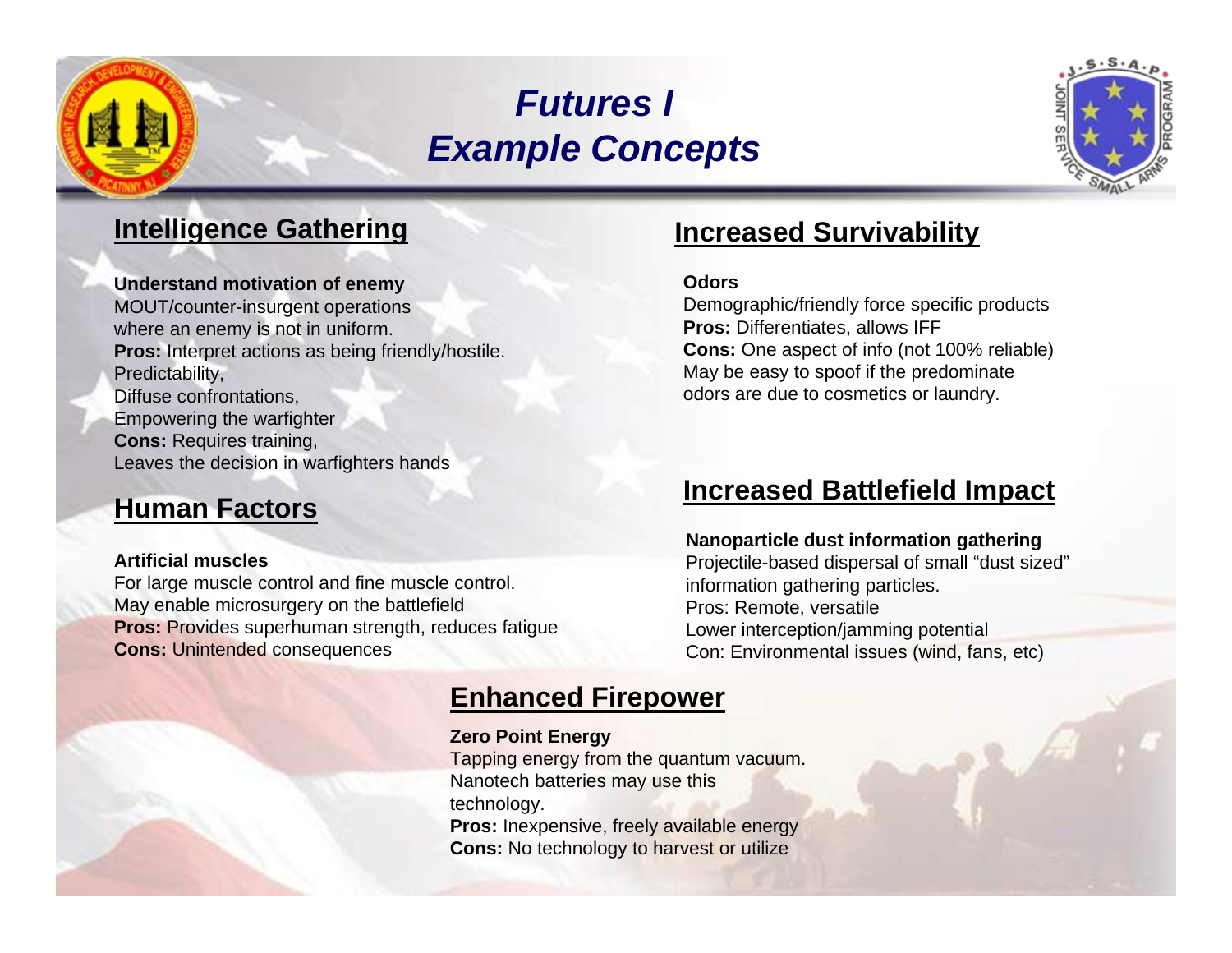## *Futures II The Scientists, Engineers and Military*



Who: SME's from Military, Industry, Academia, Government and National Labs When: 30 April-1 May 2008 What: Technologies Mapped to Concepts and Assessed Concepts Assessed wrt Empowerment of Small Arms Platforms

- Lethality/Incapacitation
- Network Integration
- Overall Integration

Identify the Concepts That Can Empower the Warfighter's Small Arms Platform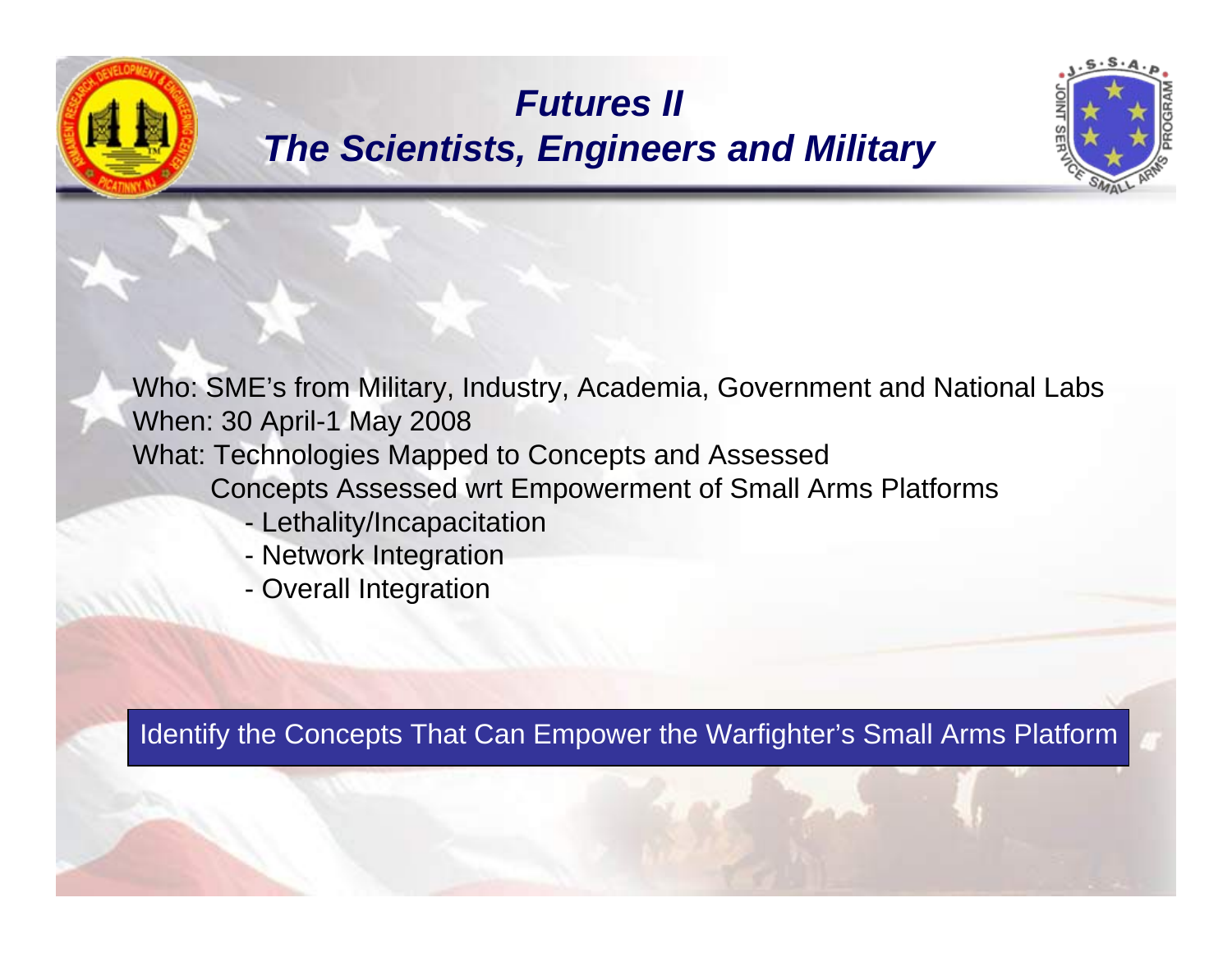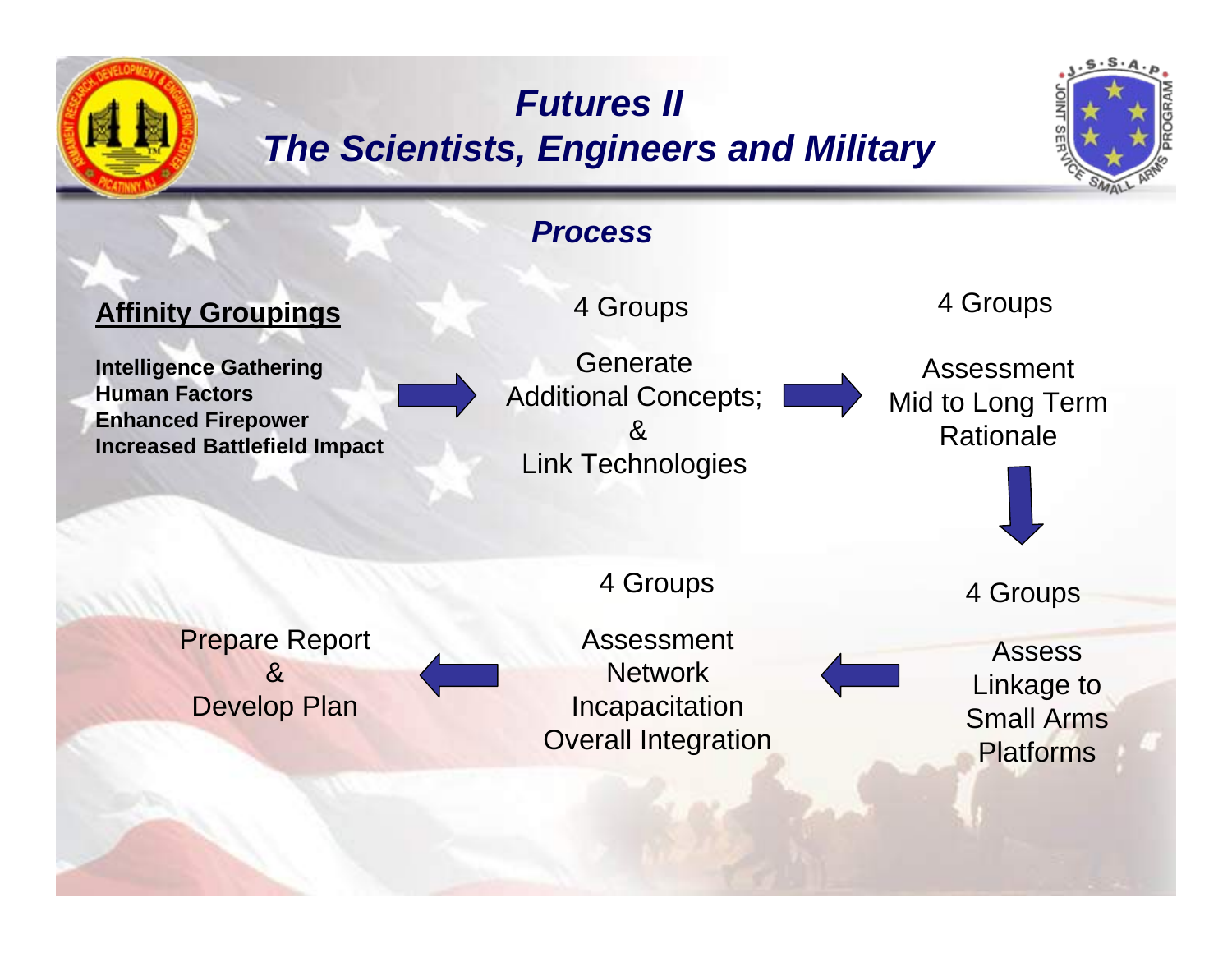## *Human Factors Example Output Part I*



### **Augment the Warfighter Mobility Via Sheddable Exoskeleton**

|                                                                                   | <b>Concept Technology</b> | Term<br>Feasibility<br>Short <sup>-</sup> | Long Term<br>Feasibility | <b>Assessment with Support Rationale</b>                                                                                                                                                                           |
|-----------------------------------------------------------------------------------|---------------------------|-------------------------------------------|--------------------------|--------------------------------------------------------------------------------------------------------------------------------------------------------------------------------------------------------------------|
| <b>Augment</b><br>the war<br>fighter<br>mobility by<br>a sheddable<br>exoskeleton | <b>Biomechanics</b>       | H                                         | н                        | • Greater Load - Short Term/ Medium<br>• Greater warfighter agility - Long Term/Low<br>Lack of acceptance from user<br>$\bullet$<br><b>Biomechanical limitations of body</b><br>$\bullet$<br>• Scalable complexity |

**Feasibility Ranking Legend: U = Undetermined, L = Low feasibility, M = Medium feasibility, H = High feasibility Assessment to include challenges to implementation and concept/technology maturity**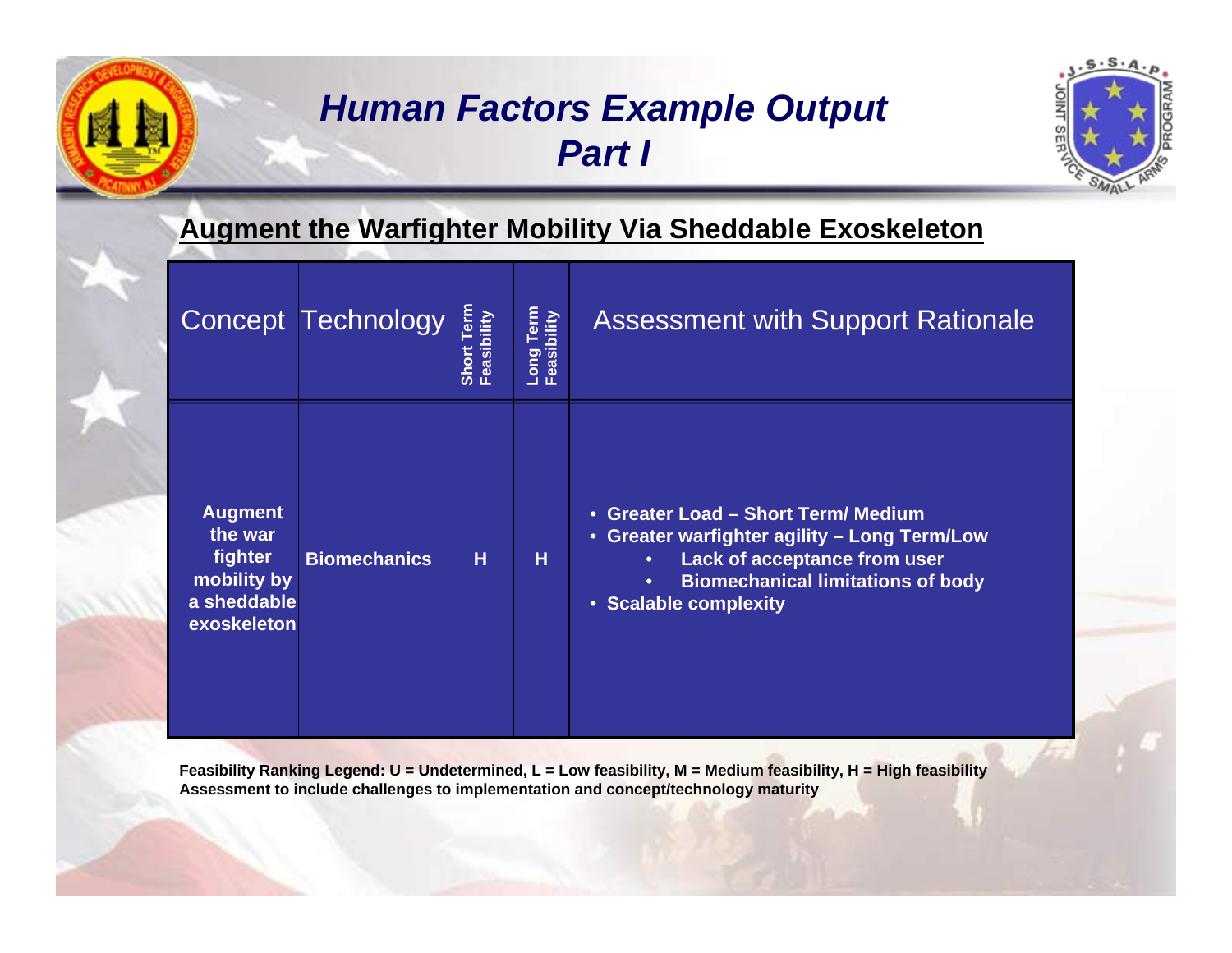## *Human Factors Example Output Part II*



### **Augment the Warfighter Mobility Via Sheddable Exoskeleton**

| Concept or<br><b>Technology</b> | Platform  | cation<br><u>ဗ</u><br><b>Small</b> | ntegratio<br><b>Vetwor</b><br>Centric | ncapacitation<br>ō<br>mproved<br>ethality | pacitation<br>E<br>ঌ<br>$\circ$<br>ntegration<br>ethal<br><b>Network</b> | <b>Assessment with</b><br><b>Support Rationale</b>                  |
|---------------------------------|-----------|------------------------------------|---------------------------------------|-------------------------------------------|--------------------------------------------------------------------------|---------------------------------------------------------------------|
| <b>Biomechanics</b>             |           |                                    |                                       |                                           |                                                                          | • Leverage shock mitigation work in<br>shipping sensitive materials |
| Actuators/power                 | All       | Y                                  | N/A                                   | Y                                         | N/A                                                                      | • Weight and power concerns                                         |
| <b>DARPA</b>                    | platforms |                                    |                                       |                                           |                                                                          | • Maturity Level                                                    |
| <b>SARCOS</b>                   |           |                                    |                                       |                                           |                                                                          | •Short Term - Medium (load<br>carriage)                             |
| <b>ONR</b>                      |           |                                    |                                       |                                           |                                                                          | •Long Term - High (agility)                                         |
| Lightweight                     |           |                                    |                                       |                                           |                                                                          | Recommendation - Continue funding<br>٠                              |
| materials                       |           |                                    |                                       |                                           |                                                                          | •Customized applications                                            |
| Sensor                          |           |                                    |                                       |                                           |                                                                          | •Watch link to prosthetics                                          |
|                                 |           |                                    |                                       |                                           |                                                                          | •Partial exoskeleton                                                |

**Application/Linkage Ranking Legend: Y = Yes, N = No**

**Network Centric Integration Ranking Legend: U = Undetermined Risk, L = Low Risk, M = Medium Risk, H = High Risk Improved Lethality/Incapacitation Legend: U = Undetermined, Y =Yes, N = No Integration of Network Centric & Lethality/Incapacitation Legend: U = Undetermined Risk, L = Low Risk, M = Medium Risk, H = High Risk**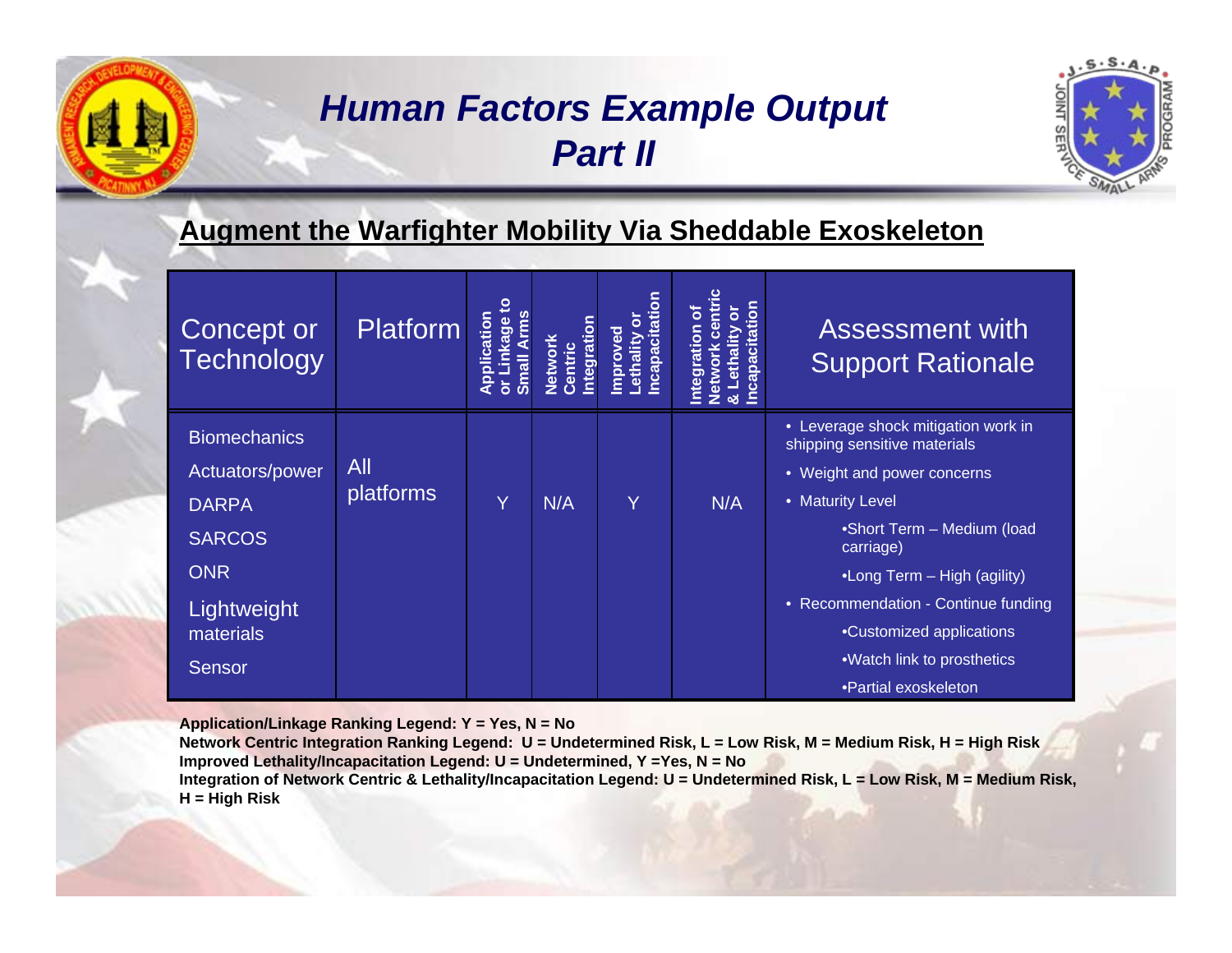*What's Next?*

Complete the Future Tech Assessment Report Brief at National Small Arms Center Meeting Solicit White Papers Submissions Develop the Technology Plan

Forge a Technology Investment Strategy That Will Lead to Small Arms Systems Capable of Overwhelmingly Defeating the Any Enemy Combatant of the Future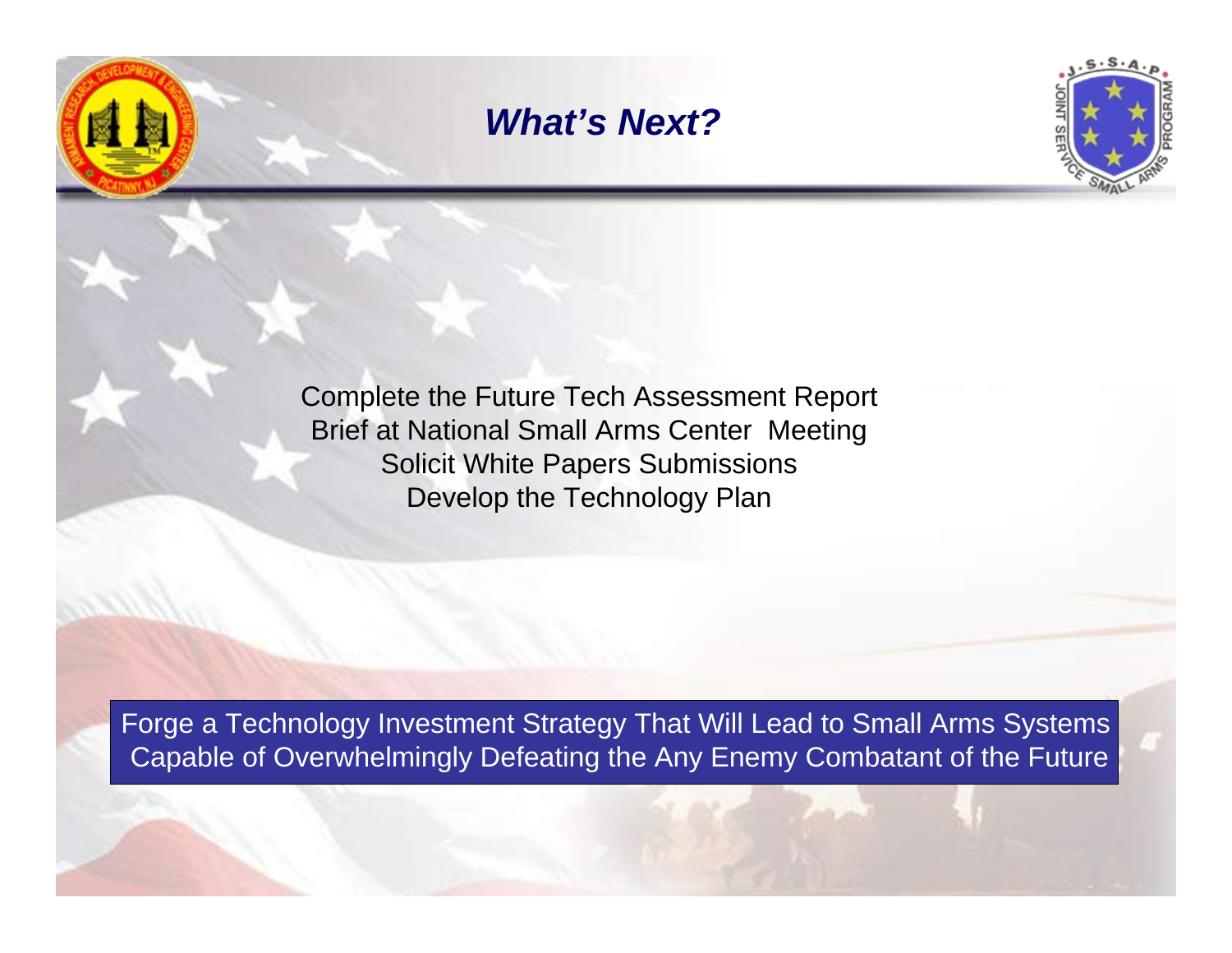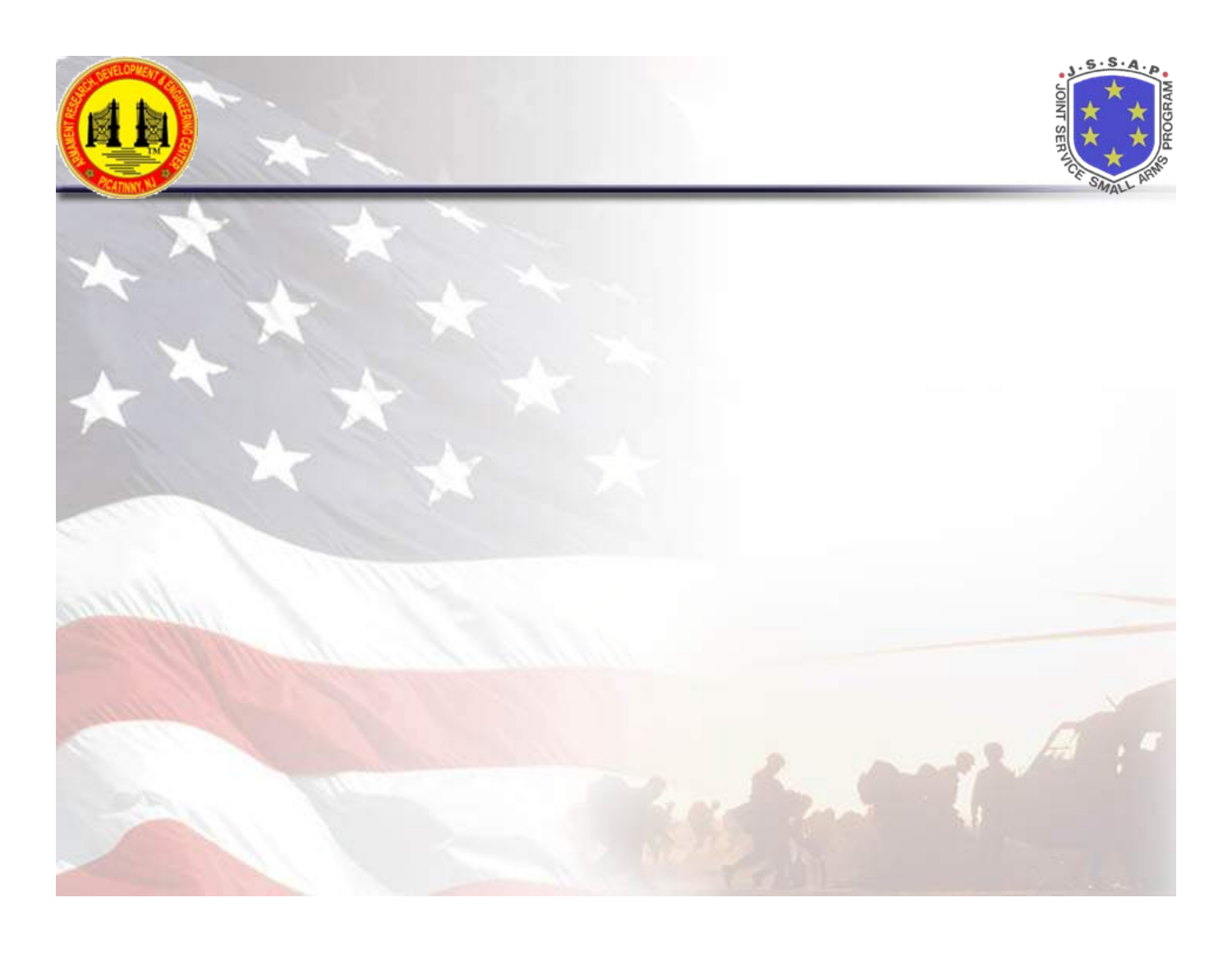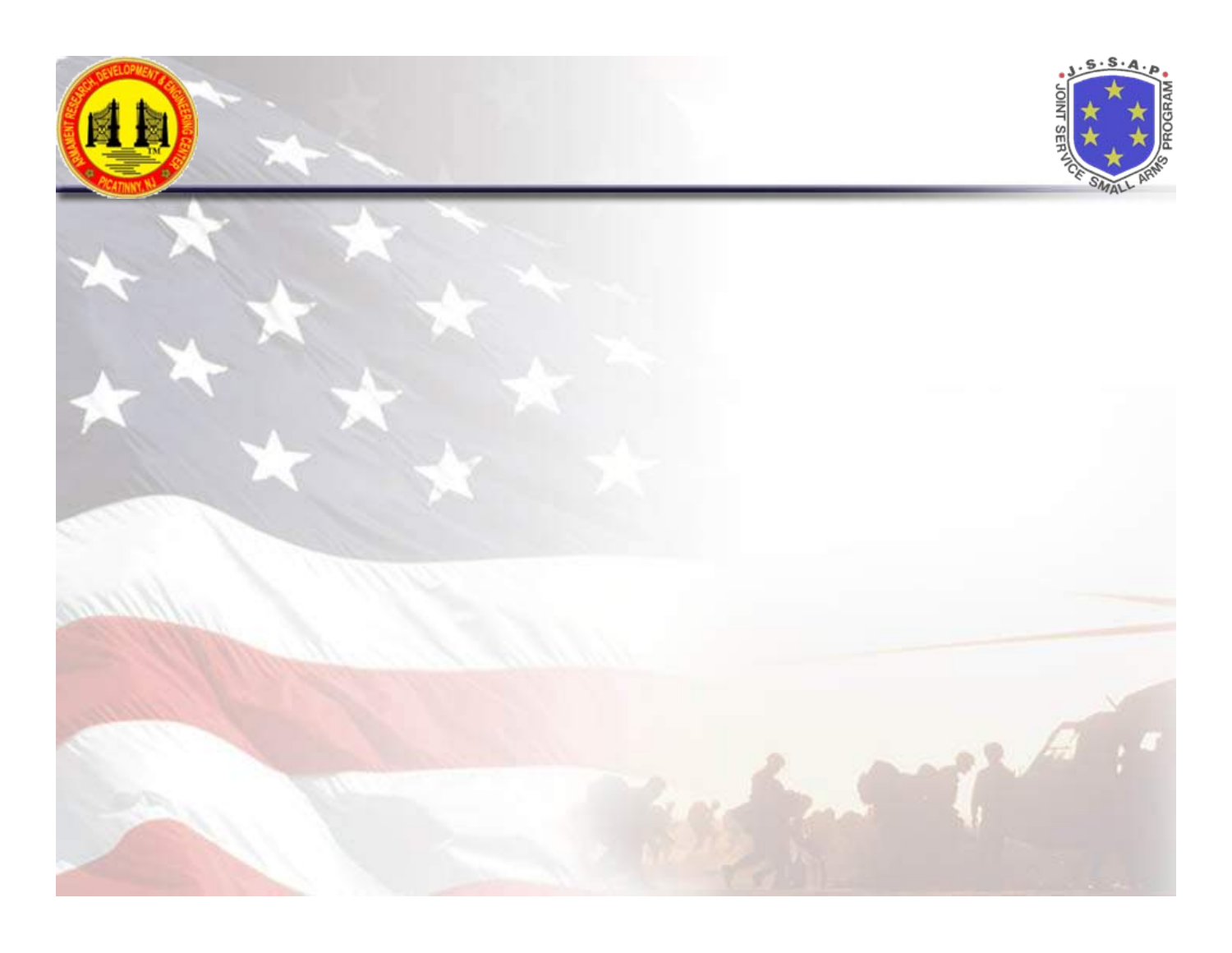